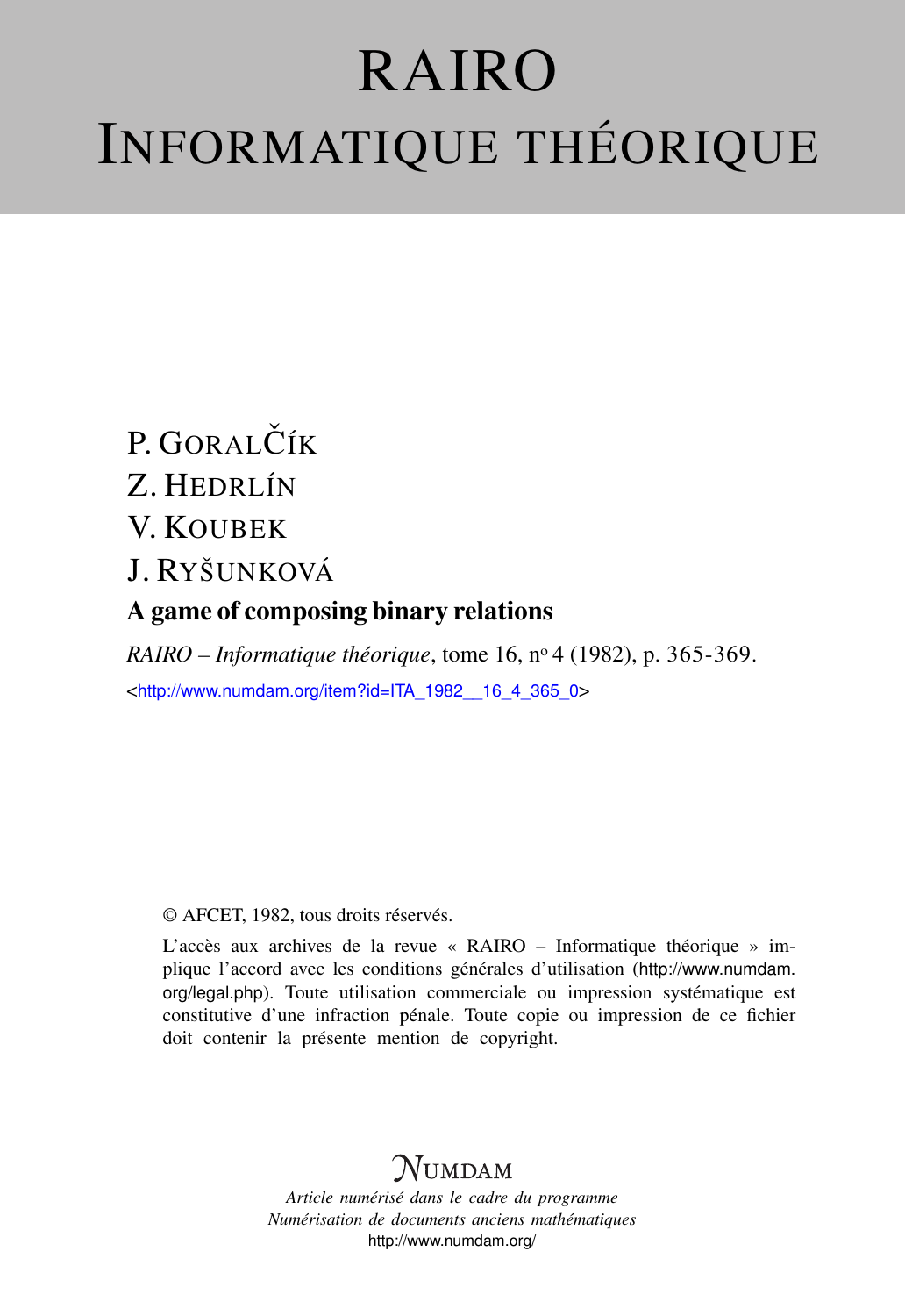## **A GAME OF COMPOSING BINARY RELATIONS (\*)**

by P. GORALČÍK, Z. HEDRLÍN, V. KOUBEK et J. RYŠLINKOVÁ (<sup>1</sup>)

Communicated by J. BERSTEL

**Resumé. —** *Nous étudions la longueur du plus court produit de relations binaires, pris dans un ensemble fini et donnant un résultat prescrit. On montre que dans certains cas, cette longueur croît polynomialement en fonction de la taille des relations, et que dans d'autres cas, une telle majoration riexiste pas.*

**Abstract. —** *We study the length of the shortest product of binary relations taken in a finite set and giving a prescribed result. We show that in some cases this length grows polynomially with the size of the relations, and that in other cases, such an upper bound does not exist.*

The game is for one player, who is given a family  $\mathcal{R} = \{R_1, \ldots, R_k\}$  of binary relations on a set *X* of size *n* and whose goal is to compose, as quickly as possible, a relation S of a specified form from those in *&.* Of course, one must be sure that it can be done, i.e. that *S* belongs to the semigroup  $\mathcal{R}^+$ generated by *M.* Next, since the only thinkable point in playing this sort of patience is to kill time, it would be interesting to know how quickly - polynomially or not —the necessary time spent on it grows with the size *n* of the underlying set *X.* The necessary time can be measured by the length of the shortest sequence  $w = (R_{i_1}, \ldots, R_{i_s})$  in  $\mathscr R$  such that  $R_{i_1} \ldots R_{i_s} = S$  (where on the left is the right-hand composition of w defined by:  $(x, z) \in R_{i_1}$ . . .  $R_{i_s}$  iff there exists a sequence  $y_0, y_1, \ldots, y_s$  such that  $y_0 = x, y_s = z$ , and  $(y_{k-1}, y_k) \in R_{i_k}$  for all  $k = 1, \ldots, s$ .

It will be convenient to write  $R_{i_1}$ . . .  $R_{i_s}$  instead of  $(R_{i_1}, \ldots, R_{i_s})$  when it is clear if a word in *0t* or the corresponding composition is meant.

Let us consider five types of possible resulting relation *S* : the identity  $1_x = \{(x, x) | x \in X\}$ , a constant (i.e. a transformation of X with one-point image), the universal relation  $X^2$ , the empty relation  $\varphi$ , a hyperconstant  $(R \subseteq X^2$  is a hyperconstant iff  $\exists y \forall x ((x, y) \in R)$ ). We shall show that no one of these can be composed in a polynomial time unless we confine the relations

<sup>(\*).</sup> Received Mardi 1981, revised September 1981.

*C) MFF* KU, Sokolovska 83, 18600 Praha 8, Tchécoslovaquie.

R.A.I.R.O. Informatique théorique/Theoritical Informaties, 0399-0540/1982/365/S 5.00 © AFCET-Bordas-Dunod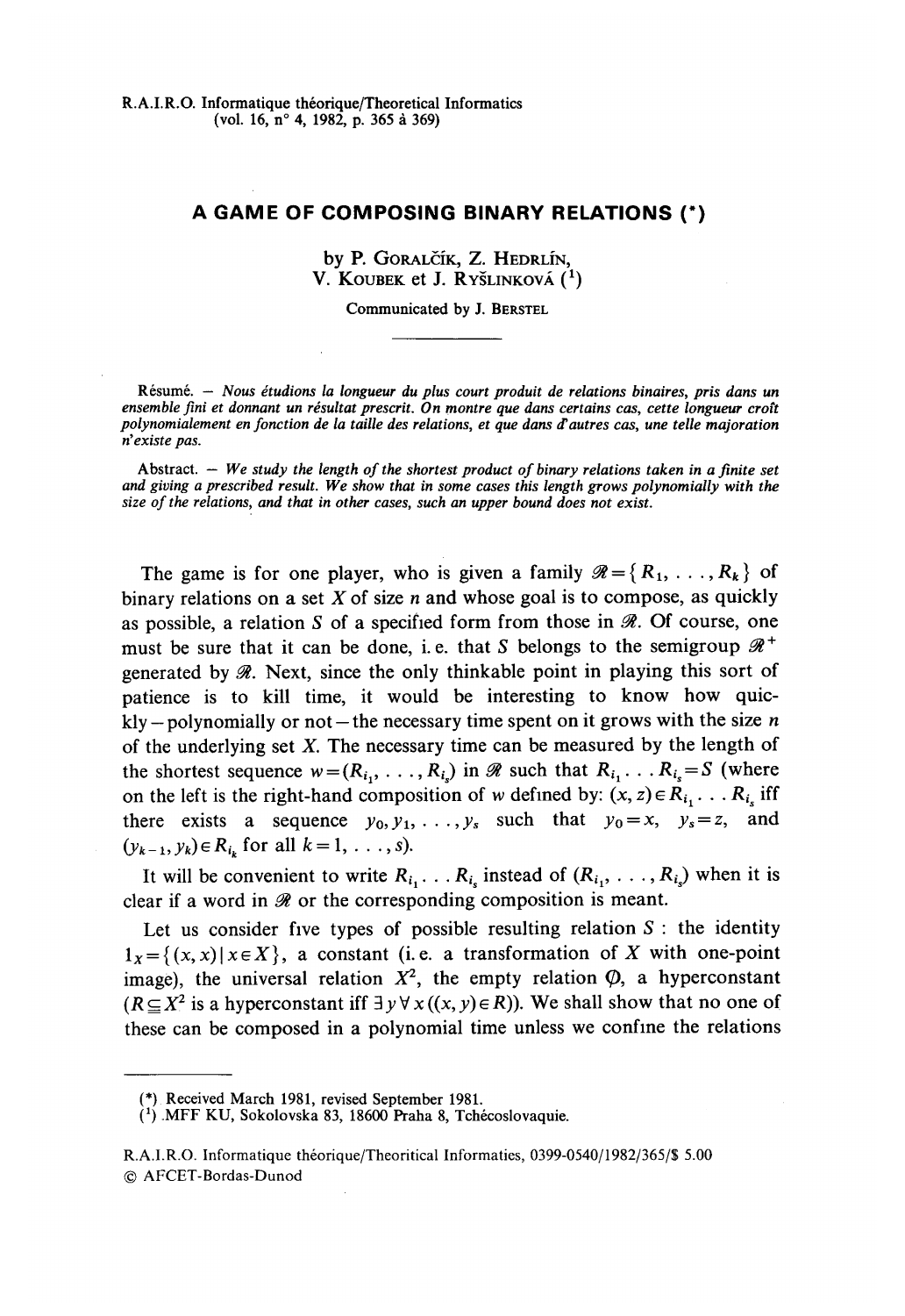### 366 p. GORALCÎK *et al*

occurring in  $\mathcal R$  to some more restricted class  $\mathcal C$  of relations, such as e.g. partial transformations, **(full)** transformations, or rich relations (defined as the relations with both projections equal to *X).*

Combining the classes *C* of relations just mentioned with the above five possibilities for *S* we can formulate the following bunch of results :

| 8                                | $1_{x}$ | Constant | $X^2$ | Ø | Hyperconstant |
|----------------------------------|---------|----------|-------|---|---------------|
| General relations. $\dots \dots$ | N       |          | N     | N |               |
| Partial transformations.         | N       |          |       | p |               |
| Transformations.                 | N       |          |       |   |               |
|                                  | N       |          |       |   |               |

THEOREM: *In the above Table the filled entries assign to the corresponding couples*  $(\mathscr{C}, S)$  *true statements P or N* = non *P, where P* = "*there exists a polynomial p(n) such that, for an arbitrary family*  $\mathcal{R} \subseteq \mathcal{C}$  *of binary relations on an n-set X such that*  $S \in \mathcal{R}^+$ , the shortest sequence  $(R_{i_1}, \ldots, R_{i_s})$  in  $\mathcal{R}$  with  $R_{i_1} \ldots R_{i_s} = S$  has length  $s \leq p(n)$ ".

The blank entries in the Table indicate that  $S$  cannot be generally composed from the relations in  $\mathscr{C}$ .

*Proof:* Thanks to the logical interconnections we soon discover between some of the entries we need not prove all of them but concentrate upon the key ones.

Starting with the first column, realize that  $1<sub>x</sub>$  can be composed only from permutations on  $X$ . However, even in case  $\mathcal X$  consists of a single permutation  $f$ we have no polynomial bound on the least positive integer *r* with  $f' = 1<sub>x</sub>$  (the *k* order Ord(*J*)). Indeed, taking  $n = \sum p_i$ , the sum of the first *k* primes, and a permutation f with exactly one  $p_i$ -cycle for each  $i = 1, \ldots, k$ , we have, using permutation *f* with exactly one  $p_i$ -cycle for each  $i=1,\ldots, \kappa$ , we have, using the wen-known 1 chebyschent sesumate  $\lfloor 2 \rfloor$ ,  $p_i \leq p_k \leq k^2$  for  $i = 1, ..., k$ , whence<br>  $n = \sum_{k} p_1 \leq k p_k \leq k^3$ , therefore Ord  $(f) = \prod_{k} p_i \geq k! \geq [\sqrt[3]{n}]!$ , which establishes all the entries in the first column of the table.

We use the fact that there is no polynomial bound on the orders of permutations for establishing all the other cases of non-polynomiality; ail of

R.A.I.R.O. Informatique théorique/Theoretical Informaties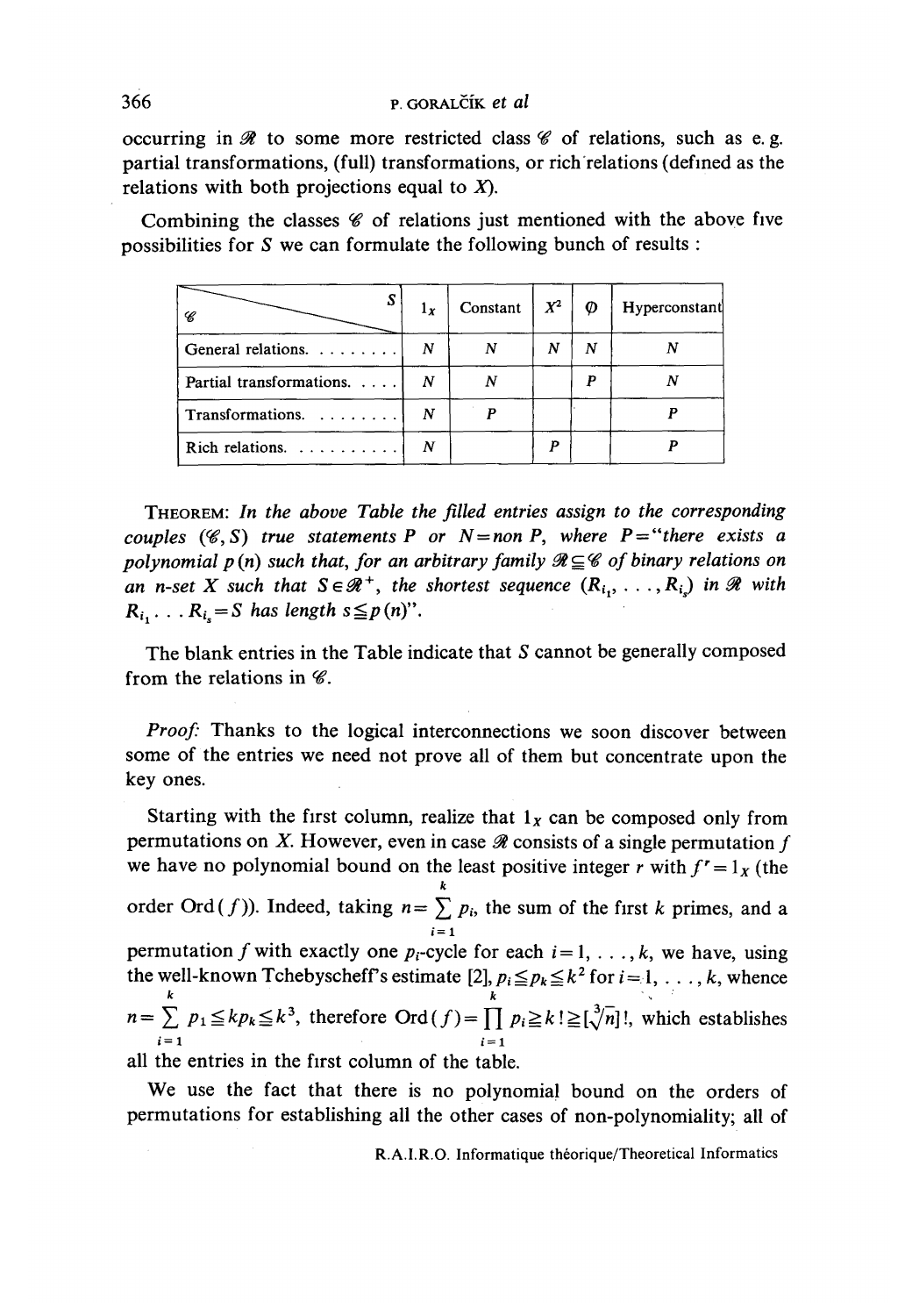them will involve a fixed permutation ƒ of maximal order *r* on *X* and a fixed transformation *g* taking each cycle of ƒ constantly into itself (see *fig.* 1).



The set  $Y = Xgf^{-1} = \{y \in X | yf \in \text{Im}(g) = Xg\}$ , consisting of points marked by little squares in figure 1, enters into description of the following relations:

 $R = Y \times X$ , the arrows go only from each point  $y \in Y$  to all points of X;

 $R = X^2 - R$ , the complement of *R*;

 $\psi$ , a partial transformations of X with domain Y, taking Y as a constant into itself.

(a) Let  $\mathcal{R} = \{f, g, R\}$ . Then we have  $X^2 = gf^{-1}R \in \mathcal{R}^+$ . The shortest word in  $\mathscr R$  giving  $X^2$  cannot start with *R*, for  $x R = \varphi$  if  $x \notin Y$ . The first occurrence of *R* must be preceded by a subword  $gf^k$  with  $\text{Im}(gf^k) \subseteq Y$  which is only possible with  $f^k = f^{-1}$ . Thus the shortest word giving  $X^2$  is unique and equal to  $gf^{r-1}R$ , where  $r = \text{Ord}(f)$ . This proves that  $X^2$  cannot be polynomially composed from gênerai relations.

*(b)* Let  $\mathcal{R} = \{f, g, R\}$ . Then  $\varphi = gf^{-1}R \in \mathcal{R}^+$ . The shortest word in  $\mathcal{R}$ giving  $\varphi$  must be ended by R. Throwing the last letter R away we must get a relation with the image (second projection) contained in Y, which is possible only if the last occurrence of  $\overline{R}$  is preceded by  $gf^{r-1}$ . For any  $w \in \mathcal{R}^+$ , either  $wR = \emptyset$  or the second projection of wR is X. Again, the shortest word in  $\mathcal{R}$ giving  $\varphi$  is unique and equal to  $gf^{r-1}R$ , which proves that  $\varphi$  cannot be polynomially composed from general relations.

(c) Let  $\mathscr{R} = \{f, g, \psi\}$ . Then  $gf^{-1} \psi$  is a constant contained in  $\mathscr{R}^+$ . In the shortest word in  $\mathcal R$  giving a constant,  $\psi$  cannot be the first letter. Moreover, the first occurrence of  $\psi$  must be preceded by the shortest word in  $\{ f, g \}$  giving a transformation with image contained in Y, which is  $gf^{r-1}$ . Thus  $gf^{r-1} \psi$  is

**vol. 16, n°4, 1982**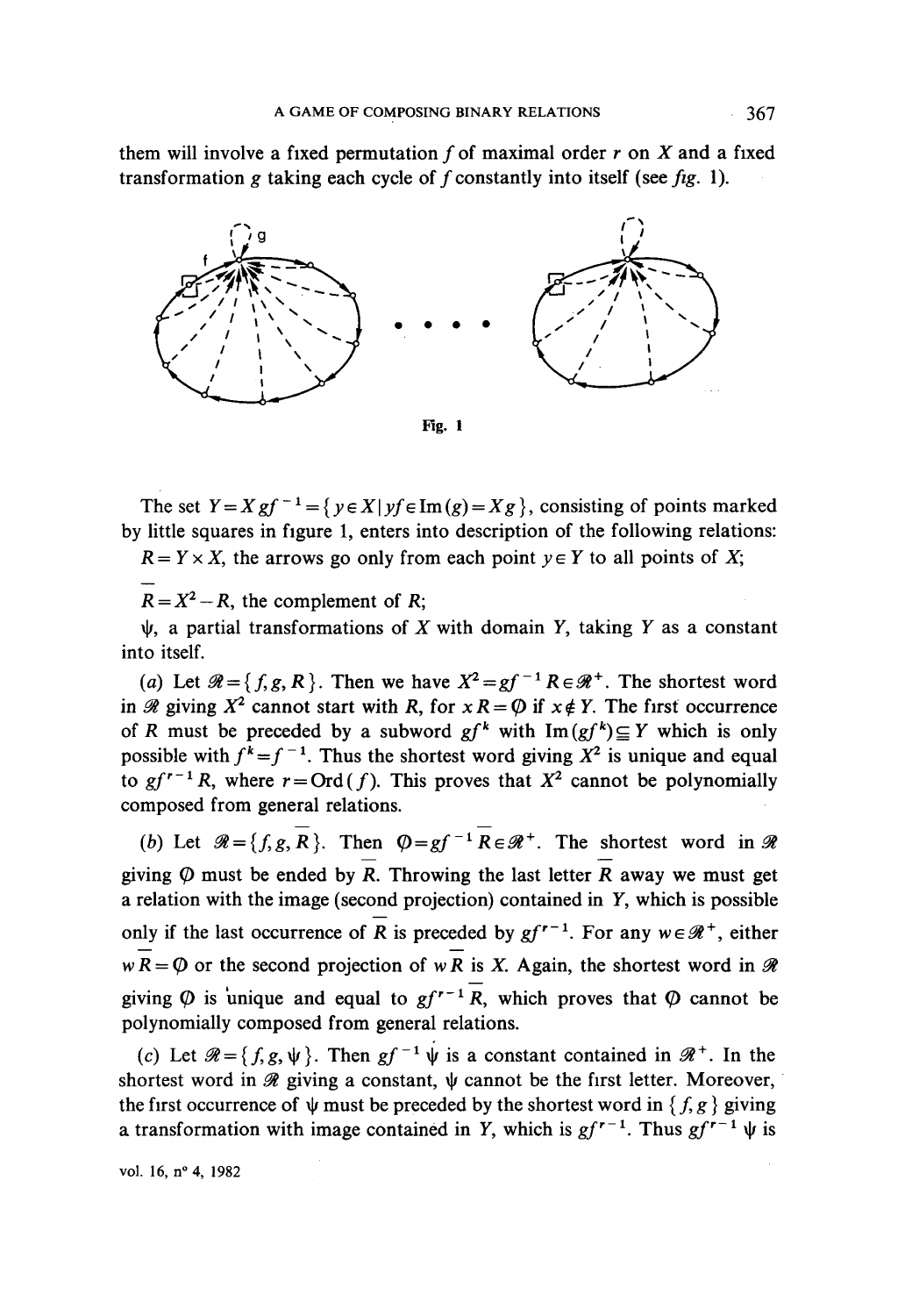the shortest word giving a constant, which proves that neither a constant nor a hyperconstant can be polynomially composed from partial transformations, and thus neither from general relations.

(d) Let  $\mathcal{R}$  be a family of partial transformations such that  $\mathbb{O} \in \mathcal{R}^+$ . Then the subset  $Z \subseteq X$  of all points z such that some  $\varphi \in \mathcal{R}$  is not defined in z is non-void and for every  $x \in X$  there exists a word w in  $\mathcal{R}$  such that  $xw \in Z$ . thus  $xw \varphi = \varphi$  for a suitable  $\varphi \in \mathcal{R}$ . Let  $w = a_1 \dots a_k$ . If the sequence  $xa_1, xa_1 a_2, \ldots, xa_1 a_2 \ldots a_k$  is not one-one then we clearly can find a shorter word w' with  $xw' = xw$ , thus we can assume that w is of length  $k \le n-1$ . Let  $X = \{x_1, \ldots, x_n\}$ . We can recursively define a sequence of words  $w_1, \ldots, w_n$ in  $\mathcal{R}$ , each of length  $\leq n$ , such that:

$$
x_1 w_1 = \emptyset
$$
,  $x_2 w_1 w_2 = \emptyset$ , ...,  $x_n w_1$ ...  $w_n = \emptyset$ .

Then  $w = w_1 \dots w_n$  is a word of length  $\leq n^2$  giving  $\varphi$ .

(e) This is well-known (cf. [1]). A simple argument is as follows: If  $\mathcal R$  is a set of transformations on X such that  $\mathcal{R}^+$  contains a constant then any pair of points of X can be merged by a word in  $\mathcal R$  of length  $\leq \binom{n}{2} - 1$  and we must merge at most  $n-1$  couples to get a constant, which yields the estimate  $(n^3/2)-n^2-(n/2)+1$ .

(f) Let  $\mathcal R$  be a set of rich relations on X such that  $\mathcal R^+$  contains a hyperconstant. Define a set of transformations  $\mathcal T$  by  $f \in \mathcal T$  iff there exists  $R \in \mathcal{R}$  such that  $f \subseteq R$ . Then we prove that  $\mathcal{T}^+$  contains a constant: Let  $X \times \{c\} \subseteq R_1 \dots R_k$ , where  $R_j$  are rich for all  $j = 1, \dots, k$ . Then we have a matrix  $(x_{i,j}), i=1,\ldots,n, j=0,\ldots,k$ , such that  $\{x_{1,0},\ldots,x_{n,0}\} = X$ ,  $x_{1,k} = \ldots = x_{n,k} = c$ , and  $(x_{i,j-1}, x_{i,j}) \in R_j$  for all  $i = 1, \ldots, n, j = 1, \ldots, k$ . We form recursively a new matrix  $(y_{i,j})$  of the same type as follows: we put  $y_{1,j} = x_{1,j}$  for all  $j = 0, \ldots, k$ ; to each  $i = 2, \ldots, n$  we find the smallest  $j(i)$  such that  $x_{i, j(i)} = y_{s, j(i)}$  for some  $s < i$  (there must be such, since  $x_{i,k} = x_{s,k}$  for any i, s) and put:

$$
y_{i,j} = x_{i,j} \quad \text{for all } i = 2, \ldots, n \quad \text{and} \quad j \leq j(i),
$$
\n
$$
y_{i,j} = y_{s,j} \quad \text{for all } i = 2, \ldots, n \quad \text{and} \quad j > j(i),
$$

where s is such that  $s < i$  and  $x_{i, j(i)} = x_{s, j(i)}$ . Then:

$$
\varphi_j = \{ (y_{i,j-1}, y_{i,j}) | i = 1, ..., n \}
$$

is a partial transformation of X,  $\varphi_j \subseteq R_j$  for every  $j = 1, \ldots, k$ . Since  $R_j$  is rich, we can easily extend  $\varphi_j$  to a full transformation  $f_j$  so that  $\varphi_j \subseteq f_j \subseteq R_j$ , for every

R.A.I.R.O. Informatique théoriqué/Theoretical Informatics